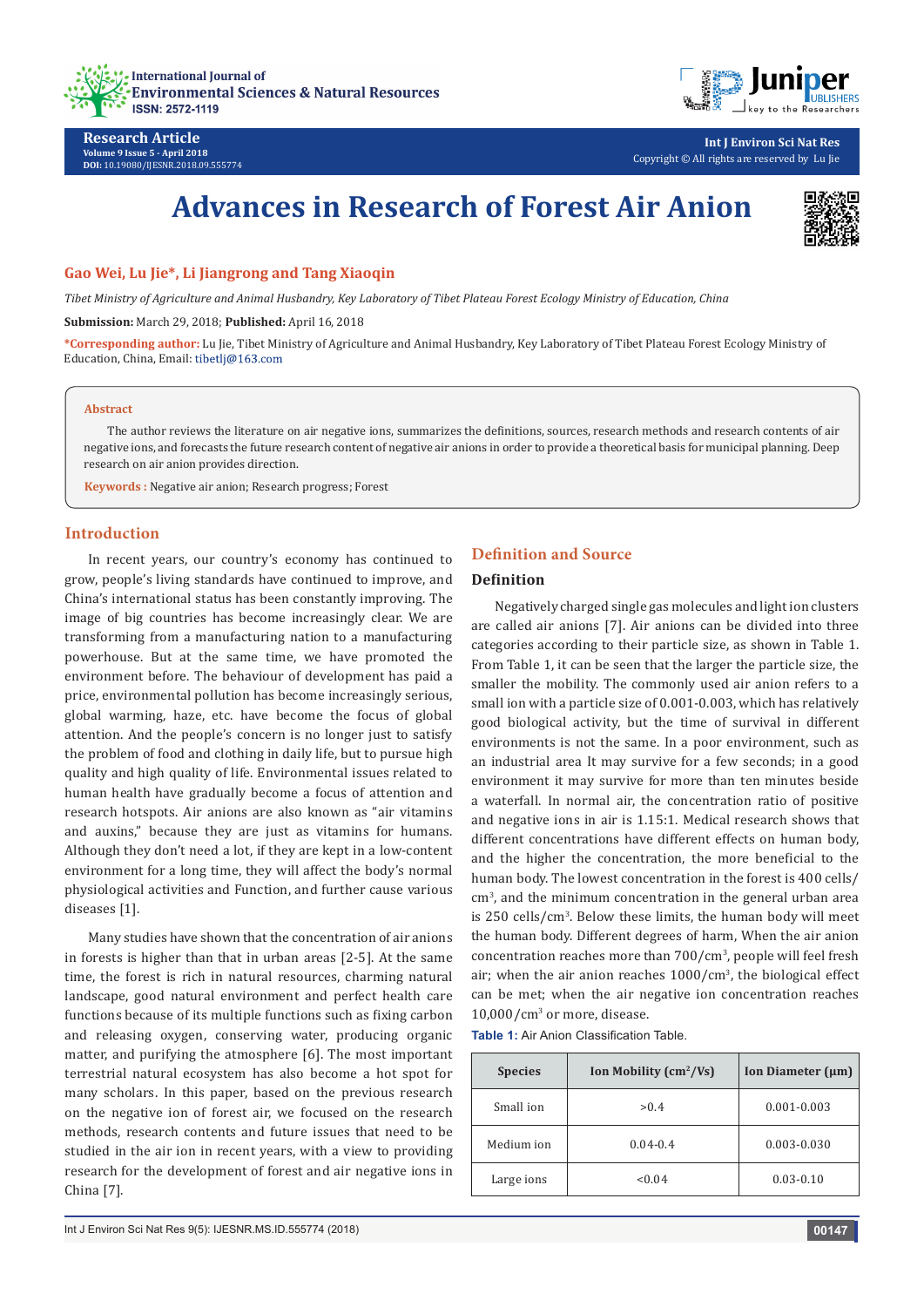### **Source**

Neutral molecules or atoms in the air receive sufficient energy to disengage the outermost electrons of the nucleus from the bond of the nucleus due to the force of the outside world, and thus jump out of orbit to become free electrons. The electrons leaving the orbit due to its free path (10-8) is extremely short, has oxyphilicity, hydrophilicity, and is easily combined with oxygen to form air anions [8]. According to their sources can be divided into two categories: natural production and artificial conditions produced as shown in Table 2.

**Table 2:** Sources of Air Anions.

| <b>Naturally Occurring</b>                                                                                           | <b>Artificially Generated</b> |
|----------------------------------------------------------------------------------------------------------------------|-------------------------------|
| A. Ionizing agent (radioactive material,<br>cosmic rays, ultraviolet rays)                                           | A. Corona discharge           |
| B. Hydrolysis of water molecules (Lenade<br>effect of waterfalls, rolling effect of waves,<br>falling of rainstorms) | B. Water generation           |
| C. Plant tip discharge, photovoltaic effect<br>of green plants                                                       | C. Radiation                  |
| D. Physical processes (volcanic eruptions,<br>forest fires, lightning, thunderstorms, dust<br>storms, snow storms)   |                               |

# **Research Status at Home and Abroad**

### **Abroad**

In his work in 1780, Bertholon proposed that atmospheric ionization affects the health of all people, including normal people and patients [9]. In 1892 the German scholar Sehap discovered the phenomenon of charged air [8]. Later, British scholar Wilson and French scholars Elster and Geitell confirmed the presence of positive and negative ions in the air. This marked the official start of research on air negative ions. In 1902 Aschkinass affirmed the biological significance of air negative ions. In 1931 German doctors discovered the physiological effects of negative air ions on the human body. In 1932, American CRA's Hamson invented the world's first medical air negative ion generator. Since then, the study of air anions has been popularized in Europe, the United States, Japan, and other countries. It has experienced three waves in the 1930s, 50s, and 70s [10].

#### **Domestic**

The field hospital in the liberated areas of China had used air mist therapy. The content of air anions appeared in the literature of the 1950s. In 1978, Dr. Shahavat of Iran introduced an electronic instrument-biological filter, which is known as negative ionization in our country. The predecessor of the device, the appearance of these instruments laid the material foundation for the study of air anion in China [11]. The study of air negative ions in China began with Xia Lianbo's research on the negative effects of atmospheric negative ions on human biological effects. Afterwards, the research on air negative ions has experienced two developmental climaxes in the early 1980s and early 1990s in China [12]. In the 1980s, mainly based on the biological effects and mechanisms of negative air ions, air negative ions were used in the early 1990s due to their ability to sterilize, remove dust, deodorize, enhance cardiac activity, improve sleep quality, promote metabolism, enhance immunity, and resist immunity.

Mid-term air anion has become a research hotspot in health care. As a result, the construction of tourism and health facilities such as forest baths, forest hospitals, and air anion breathing zones has been established. Since the 21st century, air negative ions, which are one of the air quality indicators, have been developed. Tourism and health care resources are being developed in depth, and the determination of air negative ion concentration in different environments (mostly scenic spots, tourism development zones) and influencing factors have been gradually improved [13]. In recent years, experts in various fields such as tourism planning, environmental science, forestry planning, and ecology have paid more attention to the study of air anions and applied multidisciplinary content to their research including mathematical statistics methods and geography 3S technologies. In 2013, it began to carry out monitoring and pilot work, combined with monitoring practices, completed the preparation of "Air Negative (Oxygen) Ion Monitoring Technical Specifications" and "Air Negative (Oxygen) Ion Concentration Monitoring Site Construction Technical Specifications" forestry industry standards [14]. China has also incorporated air negative oxygen ion monitoring into the meteorological monitoring system [15]. It will soon be able to achieve national forecasts and provide a great guide to people's travel.

## **Research Methods**

# **Monitoring instruments**

According to recent researches, the commonly used instruments for determining the concentration of air anions in China are Nissan's KEC Series and COM3200 PRO, the domestically produced WIMDH and DLY Series, and the American-made AIC Series, among which the highest frequency of use is. The DLY series produced in China. This type of instrument is based on the principle of parallel plate type and is a special instrument for measuring gas ions in the atmosphere. It has accurate measurement, high sensitivity, strong moisture resistance, and easy to use, but it usually cannot solve the impact of static electricity and outside air flow; frequency of use The second KEC series is based on this principle; the third-ranked COM series is based on the design principle of the capacitor method, which collects the charge carried by air ions through a cylinder, and then measures the current formed by these charges and samples. Air flow, finally converted to ion concentration, which can well solve the impact of air flow and static electricity, in addition to more convenient to clear, but the sales price in the market is relatively expensive [16].

#### **Monitoring point selection**

Based on the typicalness and comprehensiveness of monitoring point selection, usually 2 or more monitoring points are selected. Zhang Shuangquan selected two sites to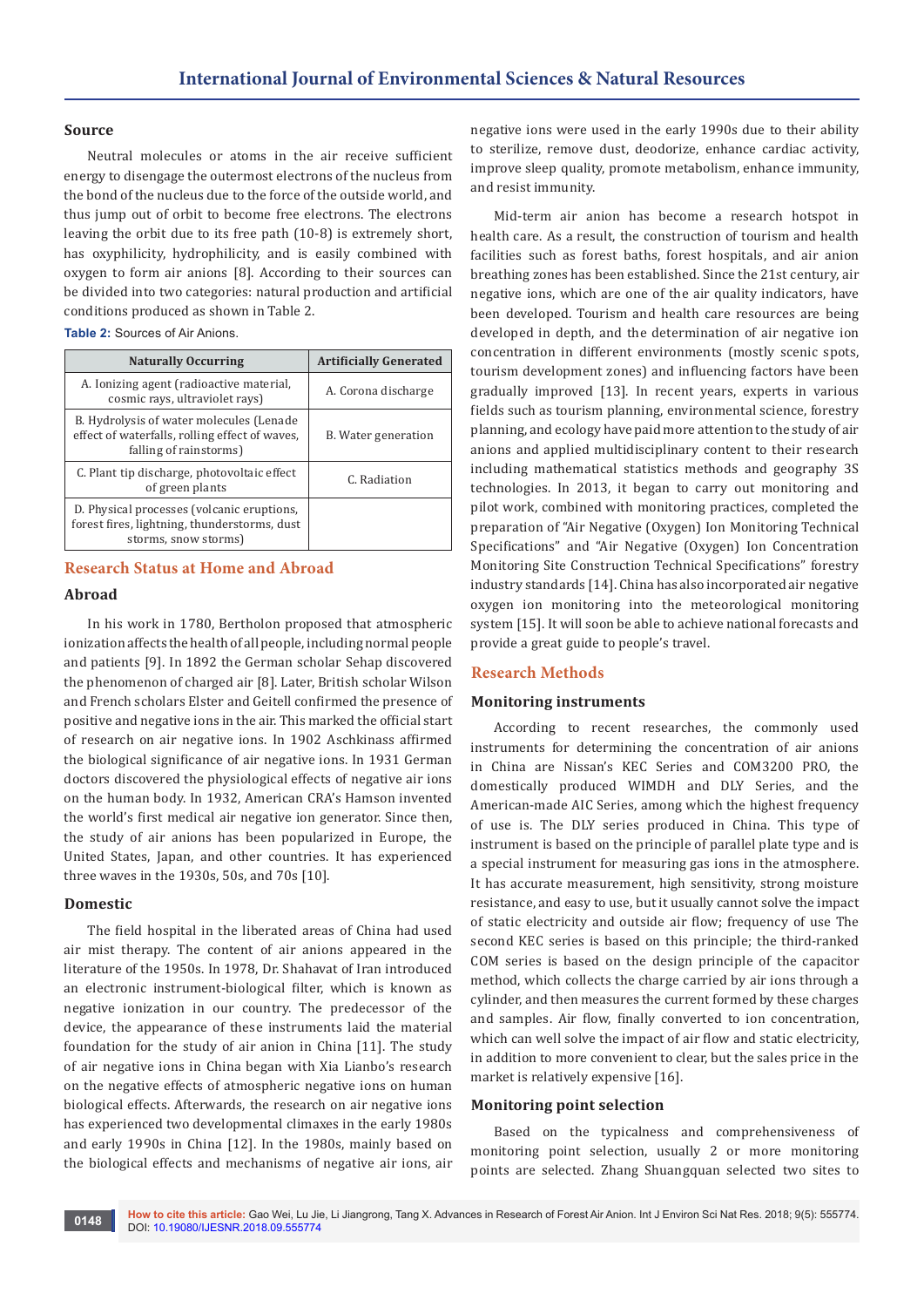study air anions [17]. Feng Yiming selected five observation points to study the air negative ions in different habitats [2]; Tan Jing et al. selected 30 monitoring sites in 27 scenic spots in Hubei Province to study the negative air ions in Hubei Province [18] and generally selected outlying locations such as urban areas. Compare them to reflect that the forest can increase the concentration of air anions. There are also monitoring station data as the research object.

## **Monitoring methods**

In order to follow the truthfulness, scientificity, and rigor of the research, the average researcher will observe the time of the year and select days of fine weather in each month or months in spring, summer, autumn, and winter (except for research. The study of the relationship between weather conditions and air anion), taking its average value for research, there are a few studies of maximum and minimum values, measured every day or every 2 hours from day to day during the day. Measured three times a day in three time intervals, the average of four directions will be taken at each measurement [1,3,19,20]. Due to the development of the instrument, it has become possible to monitor all weather without any hindrance. Cao Jianxin and others used the 7-year data of WIMD-A automatic monitoring as the research object, analyzing the distribution characteristics of air negative ion concentration and the main pollution factors of climate and climate the relevance of things [13].

## **Treatment methods**

The researchers used more processing methods to use Excel to collate data, obtain average values, and study the trend of related factors. SPSS was used to study the fitting of air negative ions and impact factors. A few researchers used 3S technology to study the entire region. Concentration level distribution map, using Matlab and other software to study the air negative ions and the impact factor fitting. Feng Yiming studied the correlation between air negative ions and meteorological factors such as temperature, humidity, wind speed, and atmospheric pressure through SPSS, and was positively correlated with T and H. It was found that air negative ion concentration was affected by wind speed to a certain extent, and atmospheric pressure was negative to air ions. The effect of concentration on performance is weak [2]. Tan Jing et al. used the ARCGIS to draw a map of air negative ion concentration in Hubei Province through the study of 30 monitoring points [18]. Wu Di used Matlab software to estimate the air negative ion concentration and the ambient temperature and humidity index. The results showed that the cubic function curve fit was the best [21].

## **Research Content**

### **The law of time and space**

At different time periods, the concentration of air anions is different, and it will show certain rules. Some scholars believe that the daytime concentration is < nighttimes concentration [13]. Studies by Zhao Lei et al. showed that the concentration of air anions appeared to be high at night and low during the day, with the maximum occurring in the morning and the minimum appearing at noon [22]. Shao Hairong and other studies showed that the maximum value of air anion appeared at 9:00 to 11:00, the next largest value at 4:00 to 5:00, and the minimum at around 23:00 [23]. The concentration of air anions is sinusoidal throughout the day, low during the day and high at night. The highest value was reached around 6:00 and the lowest value was reached around 13:00 and 20:00 [24].

Wang Rongxin's research showed that the airborne negative ion concentration in the five forests of mixed forests of Platycladus orientalis, Platycladus orientalis, Pterocya falcata, Quercus variabilis, and Quercus variabilis were bimodal during the daytime. Morning peaks are around 10:00, and afternoon peaks are around 16:00 [1]. In different seasons, the developmental stages of plants are different, and various meteorological factors are changing. The concentration of air negative ions in various environments is also different. Most researchers believe that the concentration of air negative ions in different seasons is: summer> autumn> spring> winter [25]. However, some researchers believe that summer> spring> autumn> winter [26]. Due to the heterogeneity of space, there are large differences in space and time, and the content of air anion in different regions is different. The study agreed that the forest area is higher than the urban area. Different types of green space, air anion content is not the same [27,28].

## **Influencing factors**

Due to the non-uniformity of the monitoring principles of air anions, the diversity of evaluation standards, and the complexity of the environment, even if the same influencing factors are studied, it may lead to different results. The influencing factors of each researcher's research can be divided into meteorological factors and environmental factors.

#### **Weather factors**

Most studies have shown that air negative ion concentration is negatively correlated with temperature and positively correlated with relative humidity [29,30]. Some researchers also proposed the opposite view that air negative ion concentration is positively correlated with temperature and negatively correlated with relative humidity [31]. Huachao research shows that the relationship between air negative ion concentration and temperature and humidity varies according to different seasons and ranges. Spring and winter are not related to temperature and humidity. Summer has a significant negative correlation with temperature and positive correlation with relative humidity.

The temperature-humidity correlation is not obvious; when the temperature is less than 16°C, it has a positive correlation with the temperature; when the temperature is between 16°C-32°C, the temperature has a negative correlation; when the humidity is less than 64%, it is negative with the relative humidity. Relevant, when relative humidity is between 64% and 96%, relative humidity is positively correlated with [25].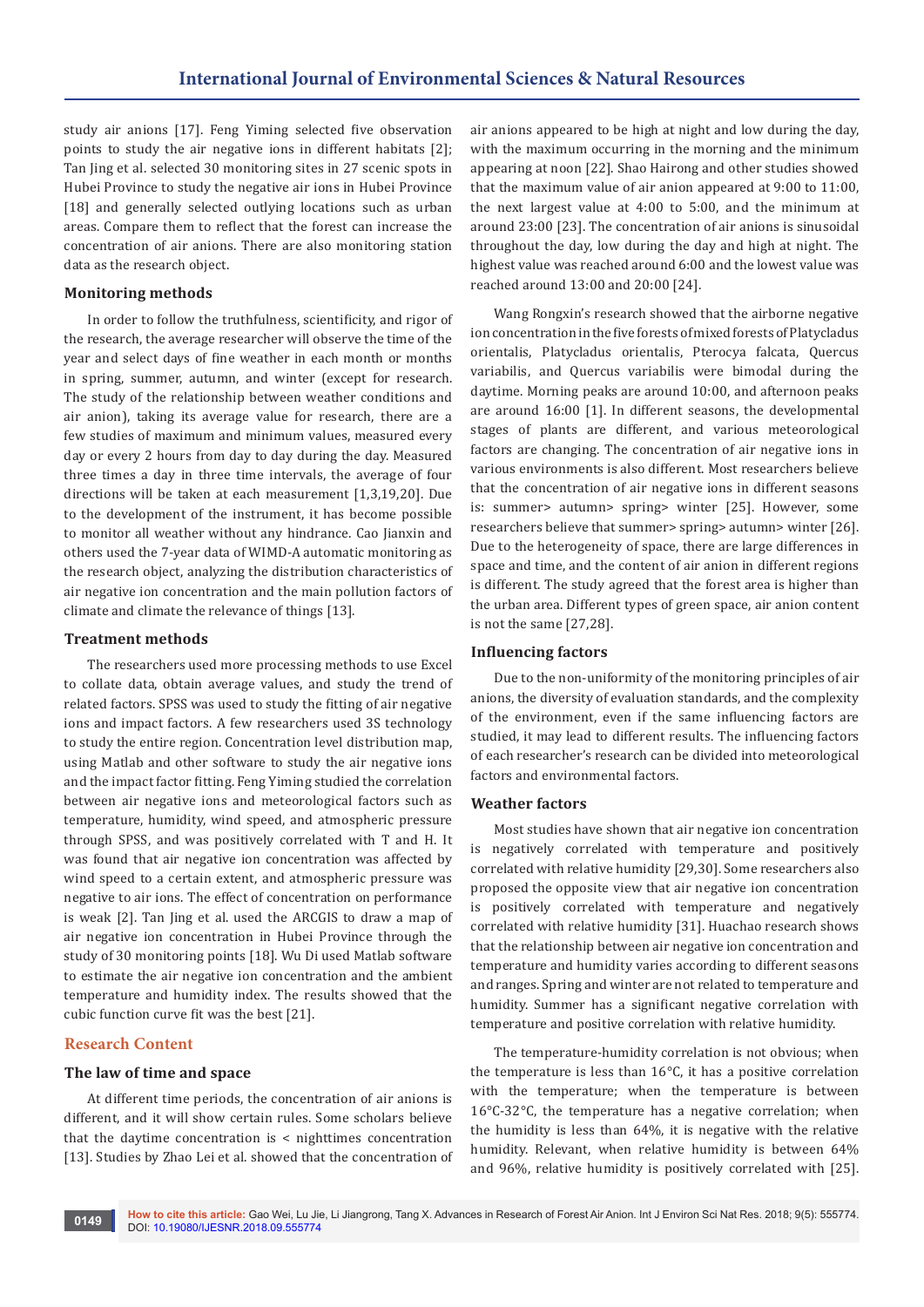In addition, the two factors of temperature and humidity are converted into a comprehensive factor, the temperature and humidity index, to study the relationship between the concentration of air and negative ions. It is believed that the concentration of air negative ions in different plant structural environments is affected by different degrees, and the structure of plants is more complicated. The greater the influence, the higher the air negative ion concentration is when the temperature and humidity index is about 800 [21]. Cao Jianxin and other studies have shown that there is a positive correlation with the annual average relative humidity, the number of annual thunderstorm days, the number of annual rain days, and the total annual rainfall; and there is a negative correlation with the annual average temperature and annual sunshine hours, but the annual mean value of air negative ion concentration and the annual average value of meteorological elements.

The correlation test was not significant [13]. Li Bing research shows that the air negative ion concentration is negatively correlated with the dew point temperature in spring and positively correlated with the light intensity, and has no significant correlation with wind speed, coldness, pressure, and wet bulb temperature; positive correlation exists between air negative ion concentration, wet bulb temperature and dew point temperature in summer. There was no significant correlation between wet bulb temperature, wind cold, pressure, and light intensity; autumn negative air ion concentration dew point temperature, wet bulb temperature, and wind cold were negatively correlated with pressure, and correlated positively with wind pressure and light intensity [32]. More studies have shown that rainy days> sunny days> cloudy days> heavy fog [33,34].

# **Environmental factors**

More studies have shown that the concentration of vegetation structure is complex structure> simple structure, but there are nuances in the specific aspects. Wu Di considered that the arborvitae> quebracho> grater> shrub> qiao> irrigated> grass [21]. Pan Jianbin studies showed that the composite> double layer (shrub> Qicao> Qiao irrigation)> single layer (herb floor> shrub> arbor) [28]. The ability of different vegetation types to produce negative air ions is different. According to Shao Hairong, the average annual concentration in coniferous forests is higher than that in broad-leaved forests, while in broad-leaved forests and coniferous forests in spring and summer and in contrast in autumn and winter [23]. Wang Hongjun's research shows that there is no significant difference in the annual mean concentrations of artificial coniferous forests and artificial broad-leaved forests with similar hierarchical structures, but the time at which the peak value of air anion concentration appears is different [35].

Xu Zhaohui's research shows that the contribution of conifers to air anion in winter is 49.07%, the contribution of broad-leaved trees is 12.49%, and coniferous forest> broad-

leaved forest [36]. Different kinds of plants have different physiological characteristics, different external forms, and different surrounding environments. The concentration of air negative ions produced by them is not the same, but they are of little concern. Wu Jiyou studied the concentration of air negative ions produced by eight species of garden trees. The results showed that: Shenshuijing> Podocarpus> Ledong pseudounisexual magnolia> Manglietia indica> Southern manglietia> Jinyexiaoxiao> Lechang with laughter> Liriodendron [29]. The concentration of air negative ions produced during different growth stages differs. According to research conducted by Xiu Xiuzheng, at the early stage of growth, mixed forest> coniferous forest> broad-leaved forest> wetland> economic forest; middle growth period, economic forest> wetland> mixed forest> broadleaved forest> In coniferous forests, the concentration of air anions in the middle of growth is four times that of the initial stage of growth [11].

According to Wang Rongxin's research, the content of air anion in different age classes is different. The mixed forest of Pinus uniflora and Platycladus orientalis> Platycladus orientalis> Platycladus orientalis> Quercus variabilis in the same age forest> Quercus variabilis is a differentiating forest [1]. In general, there are many studies on the relationship between vegetation characteristics and air anion concentrations, but there is no unified conclusion, and only a few studied the contribution rate of plant type to air negative ions. The contribution of specific tree species is not clear. Cao Jianxin and other studies have shown that air negative ion concentration is negatively correlated with the concentration of sulfur dioxide, nitrogen dioxide, and carbon monoxide in fine particles, and positively correlated with ozone concentration [13]. Li Bing's research shows that there is a negative correlation between PM2.5 in spring and summer and no significant PM2.5 in autumn and autumn [32]. According to Ding Wenci et al., the concentration of air anion increased first and then decreased with increasing altitude [37]. In the study of air negative ions and water bodies, the research conclusions have been agreed: moving water> static water, waterfall> falling water> streams, and also related to the size of the water area [38,39]. Building materials also have an effect on the concentration of negative air ions. Shi Qiang and other studies have shown that the order of the concentrations of different material huts from big to small is: bamboo house> wooden house> stone house [30].

## **Practical applications**

Air anions have many benefits for the human body. Whether as one of the air quality indicators or because of its biological effects, it has become a hot spot for forest tourism and forest health research. Now it has become one of the indicators for evaluating ecological benefits. Many studies have used it as an indicator of ecological benefits [28] and calculated its ecological value through mathematical statistics [40]. There are also researches on the combination of influencing factors and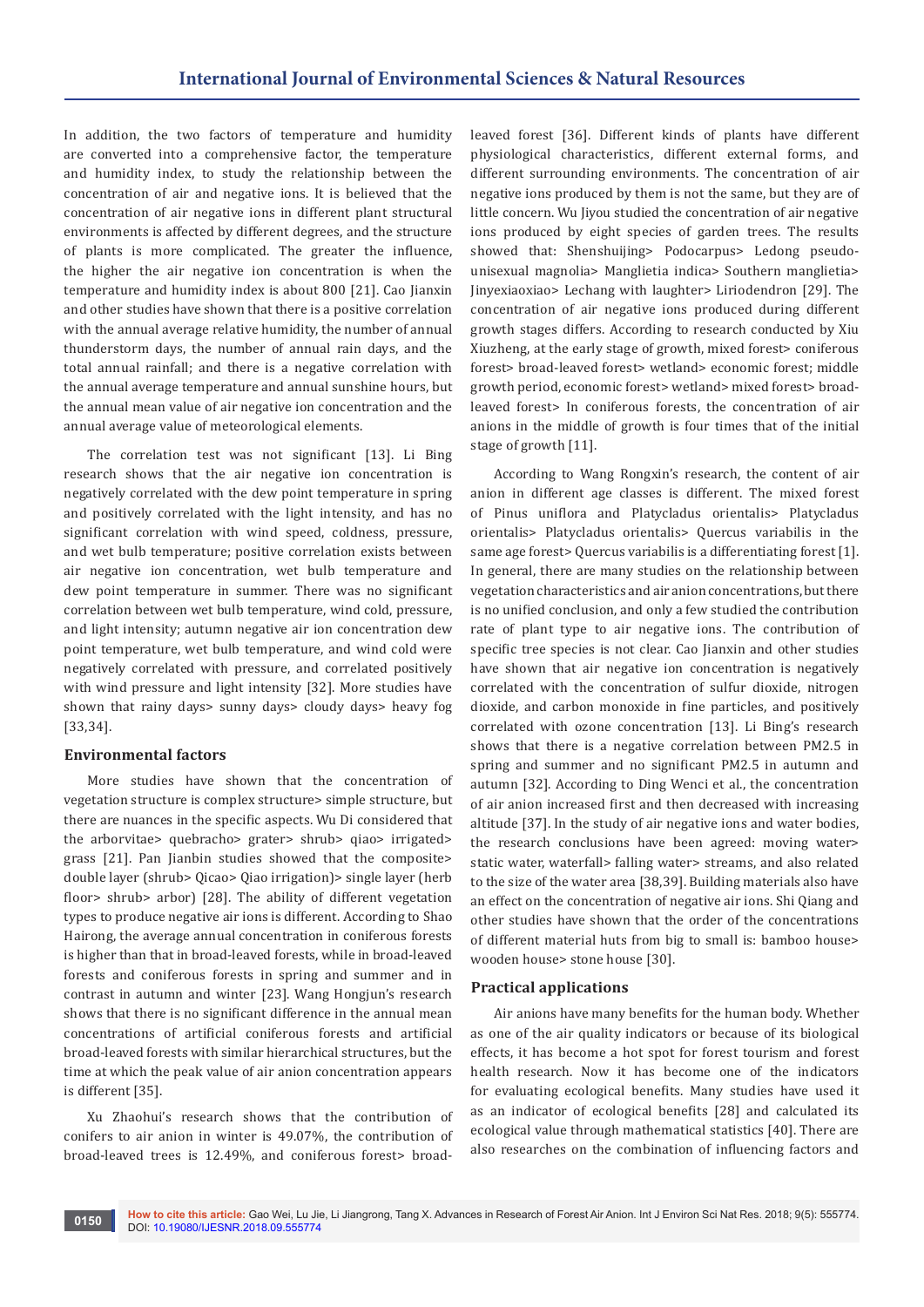mathematical statistics methods to construct an air negative ion prediction model [24] in order to serve as a meteorological factor for its forecast, to remind people to pay attention and guide people to travel.

#### **Discussion**

At present, studies on the negative ion of forest air have resulted in different results due to the non-uniformity of monitoring principles, the diversity of evaluation criteria and the complexity of the environment, the artificial nature of monitoring, and the intermittent and short-term nature of monitoring. Most studies focus on local research on a scenic spot. The development level of forest tourism health projects is not enough. In view of this situation, the author thinks: (a) strengthen the research on the principle of air negative ion collection, and strive to achieve high accuracy, high quality assurance, and real price benefits. (b) To achieve long-term automatic point-to-point monitoring as soon as possible so as to exclude human influences and more accurately study the relationship between them and impact factors. (c) Because of its functional diversity, air anion has become a research hotspot in ecology, forestry, tourism, biology, medicine, and agronomy.

It is necessary to strengthen the cooperation and exchanges of various disciplines, study its internal mechanism in depth, find out the influencing factors, and provide theoretical guidance for municipal planning. (d) Application of mathematical statistics methods, establishment of prediction models, becoming a member of meteorological factors, guiding people's travel. (e) Develop unified standards as soon as possible so that the results of the studies are comparable. (f) Strengthen the number of monitoring points in each region, comprehensively understand the distribution of air negative ions in each region, and realize the visualization of concentration distribution in each region. (g) Strengthen the development of forest tourism health projects. Combining various modern health projects such as ecological foods to develop air anion health restaurant, combining beauty spa and fitness sports, and developing local cultural characteristics such as tea culture, opera culture and so on.

#### **References**

- 1. Wang Rongxin (2016) Study on the Two Atmospheric Functions of Eucalyptus urophylla Forest in Jiulongshan, Beijing D. Master Degree Dissertation of Chinese Academy of Forestry, China.
- 2. Feng Yiming (2017) Temporal and Spatial Characteristics of Air Negative Oxygen Ions in Different Habitats of Urban Ecosystem. Master thesis of Inner Mongolia Agricultural University, Mongolia.
- 3. Zhou Deping, Yan Weihua, Wen Rihong (2015) Observation of Negative Oxygen Ions and Analysis of Air Quality in Lushan National Forest Park. Journal of Arid Land Resources and Environment 29(3):181-187.
- 4. Mao Chengzhong, Yu Nailian, Du Jiale (2014) Comparative Analysis of Air Negative Oxygen Ions in Typical Urban and Forest Areas. Meteorological Science and Technology 42(6): 1083-1089.
- 5. Hu Xisheng, Liu Dongxiang, Hong Wei (2012) Evaluation of air negative ions effect in different types of green space in Fuzhou City. Journal of Agricultural Sciences 2(10): 42-45.
- 6. Wu Tengfei (2015) Evaluation of the functional value of forest ecosystem services in Nanxian County. Master thesis of Central South University of Forestry and Technology, Russia.
- 7. ZHANG Zhipan, YU Yiwu, MENG Minghao (2006) Research progress of air anion in tourism environment. Journal of Zhejiang Forestry College 23(1): 103-108.
- 8. YAO Chengsheng (2005) Study on the Distribution and Development of Air Anion in Yuelu Mountain. Master thesis of Hunan Normal University, China.
- 9. [BR Jovani, SB Jovani \(2001\) The effect of high concentration of negative](https://link.springer.com/article/10.1023/A:1010322317568)  [ions in the air on the chlorophyll content in plant leaves. Water Ai &](https://link.springer.com/article/10.1023/A:1010322317568)  [Soil Pollution 129\(1-4\): 259-265.](https://link.springer.com/article/10.1023/A:1010322317568)
- 10. [Shihdt, Boettiger D, Buck CA \(1997\) EPpitopes of adhesion-pertur-bing](https://www.ncbi.nlm.nih.gov/pubmed/9372451)  [monoclonal antibodies map within a predicted alpha-helical domain of](https://www.ncbi.nlm.nih.gov/pubmed/9372451)  [the integrin beta 1 subunit. Cells 110\(20\): 2619-2628.](https://www.ncbi.nlm.nih.gov/pubmed/9372451)
- 11. Yan Xiujing (2009) Temporal and Spatial Distribution of Negative Ions in Forests and Wetlands in Qingdao. Doctoral Dissertation of Beijing Forestry University, China.
- 12. Zhang Shuangquan (2011) Study on Negative Air Ion Tourism Resources in Shennong Valley National Forest. Master's Dissertation of Central South University of Forestry and Technology, China.
- 13. Cao Jianxin, Zhang Guigui, Zhang Youjie (2017) Distribution of negative air ions in seashore and forest environment and its relationship with environmental factors. Journal of Eco-Environment 26(8): 1375-1383.
- 14. Huang Guilin, Liao Chengzhang, Ma Shangyu (2012) National Air Negative (Oxygen) Ion Monitoring Progress. Forest and Humanity pp. 212-213.
- 15. Liu Ye, Song Laiping, Liu Baiyang (2017) Analysis on the Construction of Negative Oxygen Ion Monitoring System for Local Forestry in Hulun Buir City. Journal of Forest Protection Technology (12): 70-71.
- 16. Han Mingchen (2011) Evaluation of Urban Forest Health Function Index: A Case Study of Beigong National Forest Park. Beijing. PhD dissertation of Chinese Academy of Forestry Sciences, China.
- 17. Zhang Shuangquan, Tan Yimin, Wu Zhangwen (2011) Study on the relationship between air anion concentration and air temperature and humidity. Journal of Central South Forestry University, 31(4): 114-118.
- 18. Tan Jing, Chen Zhenghong, Luo Xuerong (2017) Study on the Distribution of Air Negative Ions in Different Types of Forest in the Botanical Garden of Heilongjiang Province. Resources and Environment in the Yangtza Basin 26(2): 314-323.
- 19. Ping Lian (2016) Study on soil physicochemical properties and microclimate characteristics of three kinds of artificial forest in Yueliangshan, Jiangsu Province. Master thesis of Nanjing Forestry University, China.
- 20. Su Wei (2017) Spatiotemporal distribution characteristics of PM2.5 and PM10 in Nanchang and the control mechanism of urban forest. Jiangxi Agricultural University, China.
- 21. Wu Di, Li Jiashan, Zhang Dongyou (2017) The relationship between the concentration of forest air anion and the environmental temperature and humidity index. Journal of Forest Engineering 33(6): 25-30.
- 22. Zhao L, Wu KN, Chen M (2016) Study on the distribution and prediction equation of negative oxygen ion concentration in major scenic spots in Hainan Province. Journal of Anhui Agricultural Sciences 44(29): 189- 191.
- 23. SHAO Hairong, HE Qingxuan, ZHAI Haiping (2005) Temporal and Spatial Variations of Air Anion Concentration in Beijing. Journal of Beijing Forestry University (Natural Science) 27(3): 35-39.
- 24. Ding Lihua, Gu Zhenhai, Wu Dan, Cheng Chuang (2017) Establishment of negative oxygen ion concentration prediction model in Kaihua County. Zhejiang Agricultural Sciences 58(11): 1957-1960.